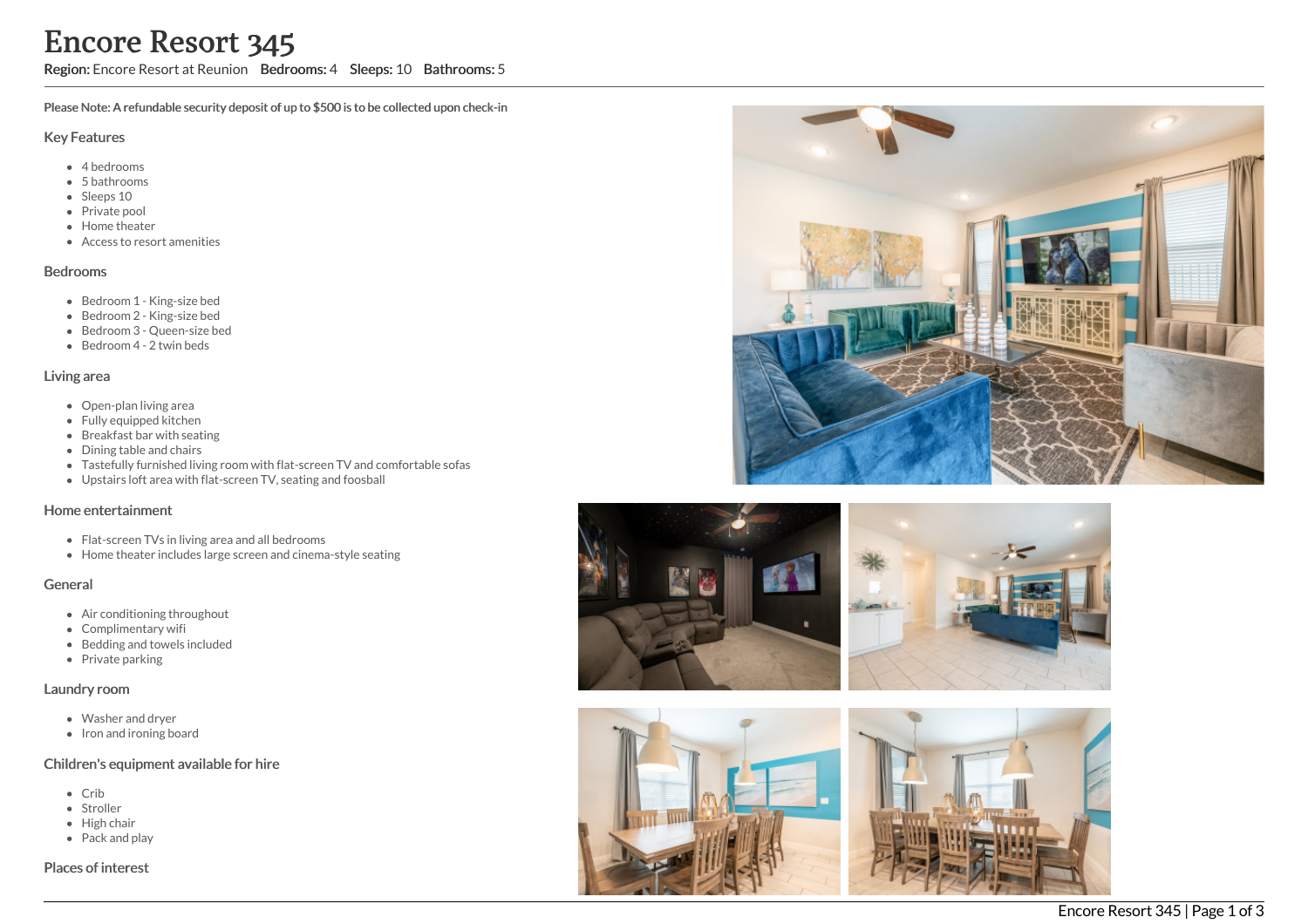- Golf courses 4 miles
- Supermarket 2 miles
- $\bullet$  Shopping mall 4 miles
- Disney World 7 miles
- Seaworld 14 miles
- Universal Studios 20 miles
- Legoland 30 miles
- Airport 26 miles
- Beaches 75 miles